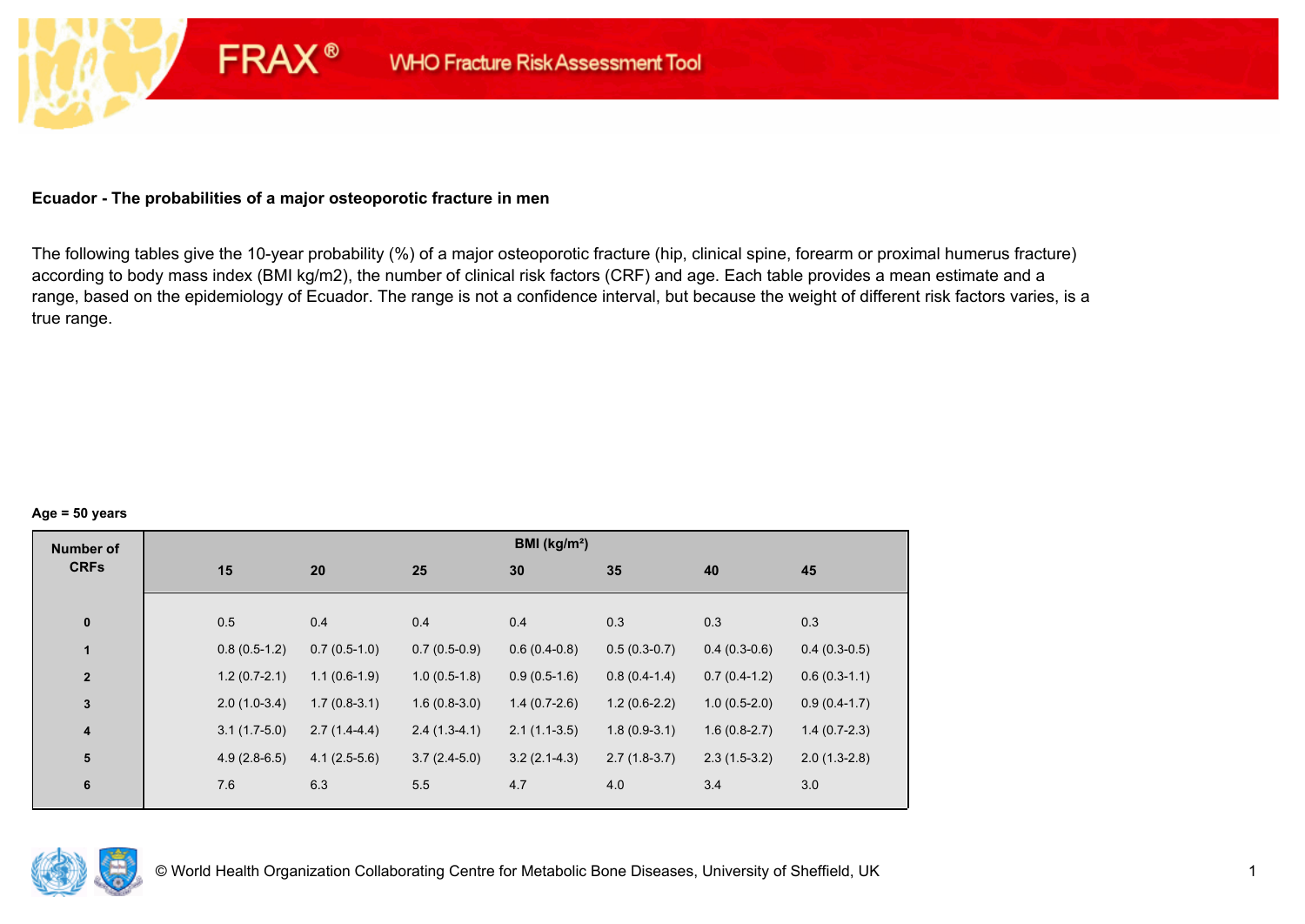# **Age = 55 years**

**FRAX®** 

| <b>Number of</b>        |     |                |                |                | BMI ( $kg/m2$ ) |                |                |                |
|-------------------------|-----|----------------|----------------|----------------|-----------------|----------------|----------------|----------------|
| <b>CRFs</b>             | 15  |                | 20             | 25             | 30              | 35             | 40             | 45             |
|                         |     |                |                |                |                 |                |                |                |
| $\bf{0}$                | 0.5 |                | 0.5            | 0.5            | 0.4             | 0.4            | 0.3            | 0.3            |
| 1                       |     | $0.9(0.6-1.3)$ | $0.8(0.5-1.1)$ | $0.7(0.5-1.0)$ | $0.6(0.4-0.9)$  | $0.6(0.4-0.8)$ | $0.5(0.3-0.7)$ | $0.4(0.3-0.6)$ |
| $\mathbf{2}$            |     | $1.4(0.8-2.3)$ | $1.2(0.7-2.1)$ | $1.1(0.6-2.0)$ | $1.0(0.5-1.7)$  | $0.9(0.5-1.5)$ | $0.7(0.4-1.3)$ | $0.6(0.3-1.1)$ |
| $\mathbf 3$             |     | $2.3(1.2-3.8)$ | $2.0(1.0-3.4)$ | $1.8(0.9-3.2)$ | $1.5(0.7-2.7)$  | $1.3(0.6-2.4)$ | $1.1(0.5-2.1)$ | $1.0(0.5-1.8)$ |
| $\overline{\mathbf{4}}$ |     | $3.6(2.0-5.6)$ | $3.0(1.7-4.9)$ | $2.7(1.5-4.4)$ | $2.3(1.2-3.8)$  | $2.0(1.0-3.3)$ | $1.7(0.9-2.8)$ | $1.4(0.8-2.4)$ |
| ${\bf 5}$               |     | $5.7(3.4-7.4)$ | $4.7(2.9-6.2)$ | $4.1(2.7-5.5)$ | $3.4(2.3-4.7)$  | $2.9(2.0-4.0)$ | $2.5(1.7-3.5)$ | $2.2(1.4-3.0)$ |
| 6                       | 8.8 |                | 7.1            | 6.1            | 5.1             | 4.4            | 3.7            | 3.2            |

### **Age = 60 years**

| <b>Number of</b>        |                |                |                | BMI ( $kg/m2$ ) |                |                |                |
|-------------------------|----------------|----------------|----------------|-----------------|----------------|----------------|----------------|
| <b>CRFs</b>             | 15             | 20             | 25             | 30              | 35             | 40             | 45             |
| $\pmb{0}$               | 0.7            | 0.6            | 0.5            | 0.5             | 0.4            | 0.3            | 0.3            |
| $\mathbf{1}$            | $1.0(0.7-1.5)$ | $0.9(0.6-1.3)$ | $0.8(0.6-1.1)$ | $0.7(0.5-1.0)$  | $0.6(0.4-0.8)$ | $0.5(0.4-0.7)$ | $0.5(0.3-0.6)$ |
| $\overline{\mathbf{2}}$ | $1.7(1.0-2.6)$ | $1.4(0.8-2.3)$ | $1.3(0.7-2.1)$ | $1.1(0.6-1.8)$  | $0.9(0.5-1.6)$ | $0.8(0.4-1.4)$ | $0.7(0.4-1.2)$ |
| $\mathbf 3$             | $2.7(1.6-4.2)$ | $2.2(1.2-3.7)$ | $2.0(1.0-3.4)$ | $1.7(0.9-3.0)$  | $1.4(0.7-2.5)$ | $1.2(0.6-2.2)$ | $1.0(0.5-1.9)$ |
| $\overline{\mathbf{4}}$ | $4.2(2.5-6.3)$ | $3.5(2.1-5.4)$ | $3.0(1.8-4.8)$ | $2.6(1.5-4.1)$  | $2.2(1.2-3.5)$ | $1.8(1.0-3.0)$ | $1.6(0.9-2.6)$ |
| 5                       | $6.5(4.1-8.5)$ | $5.3(3.5-7.0)$ | $4.5(3.1-6.1)$ | $3.8(2.6-5.2)$  | $3.2(2.2-4.4)$ | $2.7(1.9-3.7)$ | $2.3(1.6-3.2)$ |
| 6                       | 10             | 8.1            | 6.8            | 5.7             | 4.8            | 4.0            | 3.4            |

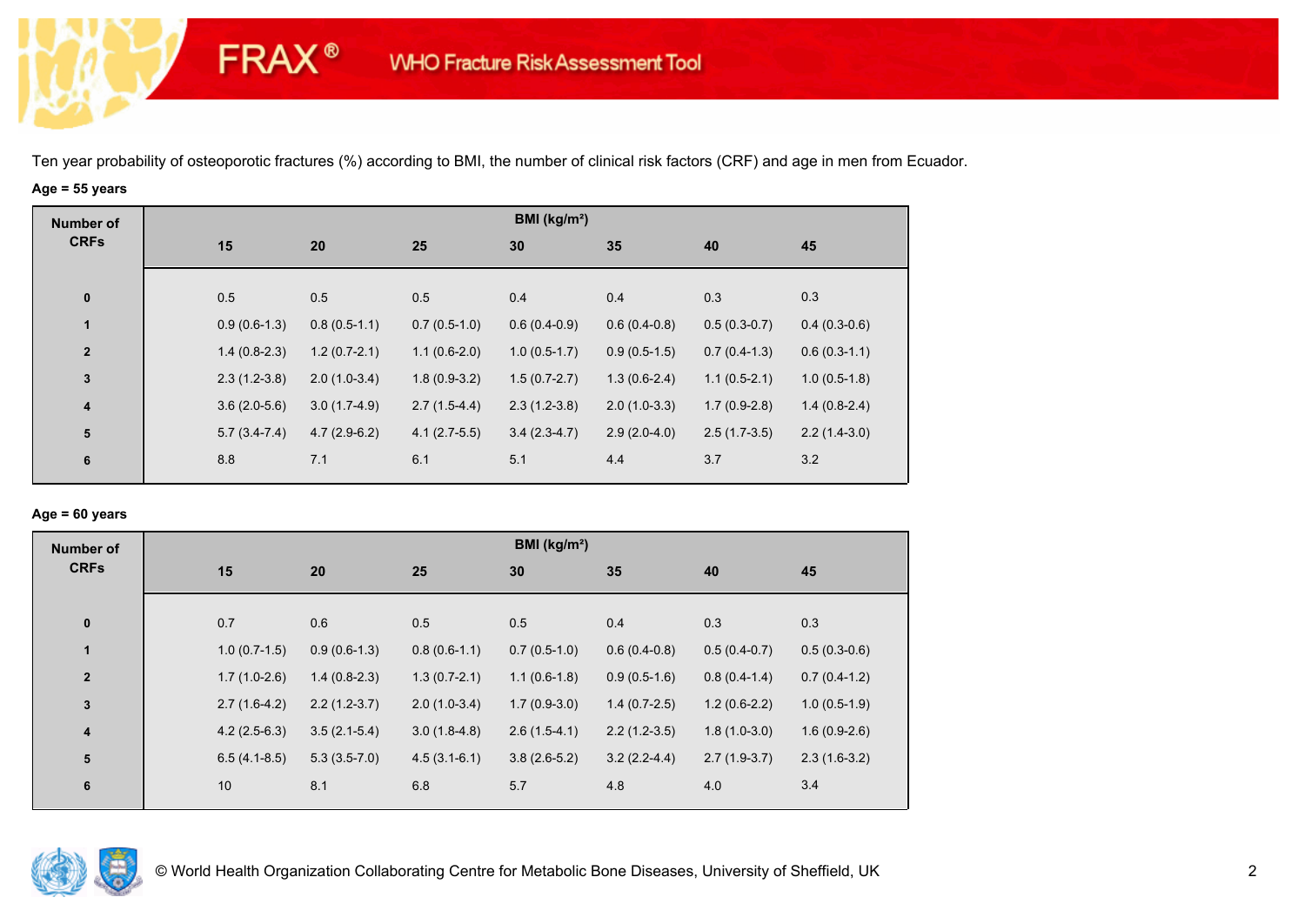# **Age = 65 years**

**FRAX®** 

| <b>Number of</b> |                |                |                | BMI ( $kg/m2$ ) |                |                |                |
|------------------|----------------|----------------|----------------|-----------------|----------------|----------------|----------------|
| <b>CRFs</b>      | 15             | 20             | 25             | 30              | 35             | 40             | 45             |
|                  |                |                |                |                 |                |                |                |
| $\pmb{0}$        | 0.8            | 0.7            | 0.7            | 0.6             | 0.5            | 0.4            | 0.4            |
| $\mathbf{1}$     | $1.3(1.0-1.8)$ | $1.2(0.8-1.6)$ | $1.0(0.7-1.4)$ | $0.9(0.6-1.2)$  | $0.8(0.5-1.0)$ | $0.6(0.4-0.8)$ | $0.5(0.4-0.7)$ |
| $\boldsymbol{2}$ | $2.1(1.3-3.0)$ | $1.8(1.1-2.7)$ | $1.6(0.9-2.6)$ | $1.4(0.8-2.2)$  | $1.1(0.7-1.9)$ | $1.0(0.6-1.6)$ | $0.8(0.5-1.4)$ |
| $\mathbf{3}$     | $3.3(2.1-4.8)$ | $2.8(1.7-4.3)$ | $2.4(1.4-4.1)$ | $2.1(1.1-3.5)$  | $1.7(1.0-2.9)$ | $1.5(0.8-2.5)$ | $1.2(0.7-2.2)$ |
| $\boldsymbol{4}$ | $5.0(3.3-7.3)$ | $4.2(2.7-6.4)$ | $3.7(2.3-5.8)$ | $3.1(1.9-4.9)$  | $2.6(1.6-4.1)$ | $2.2(1.3-3.5)$ | $1.8(1.1-3.0)$ |
| 5                | $7.7(5.2-9.9)$ | $6.4(4.4-8.4)$ | $5.5(3.9-7.3)$ | $4.6(3.3-6.2)$  | $3.8(2.7-5.2)$ | $3.2(2.3-4.4)$ | $2.7(1.9-3.7)$ |
| $6\phantom{1}6$  | 11             | 9.5            | 8.1            | 6.8             | 5.6            | 4.7            | 3.9            |
|                  |                |                |                |                 |                |                |                |

### **Age = 70 years**

| <b>Number of</b>        |     |                                  |                |                | BMI ( $kg/m2$ ) |                |                |
|-------------------------|-----|----------------------------------|----------------|----------------|-----------------|----------------|----------------|
| <b>CRFs</b>             | 15  | 20                               | 25             | 30             | 35              | 40             | 45             |
| $\pmb{0}$               | 1.2 | 1.1                              | 1.0            | 0.8            | 0.7             | 0.6            | 0.5            |
|                         |     |                                  |                |                |                 |                |                |
| $\mathbf{1}$            |     | $1.6(1.2-2.1)$<br>$1.9(1.4-2.4)$ | $1.4(1.0-1.9)$ | $1.2(0.9-1.6)$ | $1.0(0.7-1.3)$  | $0.8(0.6-1.1)$ | $0.7(0.5-1.0)$ |
| $\overline{2}$          |     | $3.0(1.9-4.5)$<br>$2.5(1.6-3.7)$ | $2.2(1.4-3.1)$ | $1.8(1.1-2.6)$ | $1.5(0.9-2.2)$  | $1.3(0.8-1.8)$ | $1.1(0.6-1.5)$ |
| 3                       |     | $4.8(3.0-7.2)$<br>$4.0(2.5-6.0)$ | $3.3(2.1-5.1)$ | $2.7(1.7-4.2)$ | $2.3(1.4-3.5)$  | $1.9(1.1-2.9)$ | $1.6(0.9-2.4)$ |
| $\overline{\mathbf{4}}$ |     | $7.7(4.9-11)$<br>$6.2(4.1-9.3)$  | $5.1(3.4-7.7)$ | $4.2(2.7-6.3)$ | $3.4(2.2-5.2)$  | $2.8(1.8-4.3)$ | $2.3(1.5-3.5)$ |
| 5                       |     | $12(9.5-16)$<br>$9.8(7.7-13)$    | $7.9(6.2-10)$  | $6.4(5.0-8.4)$ | $5.2(4.0-6.9)$  | $4.2(3.2-5.7)$ | $3.5(2.6-4.6)$ |
| 6                       | 18  | 15                               | 12             | 9.8            | 7.9             | 6.4            | 5.2            |

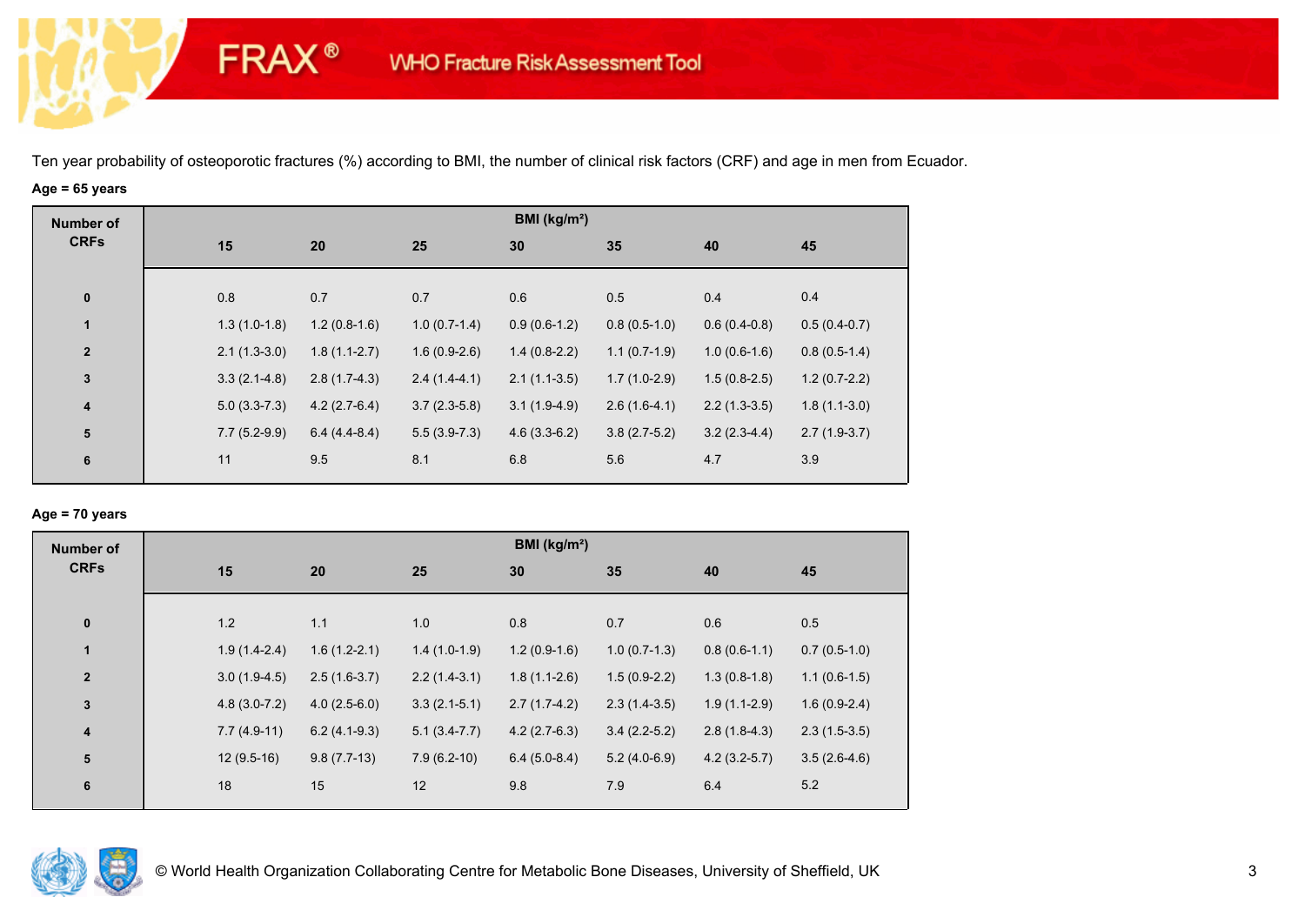# **Age = 75 years**

**FRAX®** 

| <b>Number of</b> |                |                |                | BMI (kg/m <sup>2</sup> ) |                |                |                |
|------------------|----------------|----------------|----------------|--------------------------|----------------|----------------|----------------|
| <b>CRFs</b>      | 15             | 20             | 25             | 30                       | 35             | 40             | 45             |
|                  |                |                |                |                          |                |                |                |
| $\pmb{0}$        | 1.8            | 1.6            | 1.4            | 1.1                      | 1.0            | 0.8            | 0.7            |
| $\mathbf{1}$     | $3.0(2.0-4.7)$ | $2.5(1.7-3.6)$ | $2.1(1.5-2.7)$ | $1.8(1.2-2.2)$           | $1.4(1.0-1.8)$ | $1.2(0.8-1.5)$ | $1.0(0.7-1.2)$ |
| $\overline{2}$   | $5.0(2.9-8.3)$ | $4.1(2.4-6.5)$ | $3.4(2.0-4.9)$ | $2.7(1.7-4.0)$           | $2.2(1.4-3.2)$ | $1.8(1.1-2.6)$ | $1.5(0.9-2.1)$ |
| $\mathbf 3$      | $8.3(4.2-14)$  | $6.8(3.7-11)$  | $5.4(3.2-8.3)$ | $4.3(2.6-6.6)$           | $3.5(2.1-5.3)$ | $2.8(1.7-4.2)$ | $2.3(1.4-3.4)$ |
| $\boldsymbol{4}$ | 13 (6.9-20)    | $11(6.0-17)$   | $8.7(5.1-13)$  | $6.9(4.1-10)$            | $5.5(3.3-8.4)$ | $4.4(2.6-6.7)$ | $3.5(2.1-5.3)$ |
| 5                | $20(12-27)$    | $17(11-23)$    | $14(9.1-18)$   | $11(7.3-15)$             | $8.8(5.8-12)$  | $6.9(4.7-9.3)$ | $5.5(3.8-7.4)$ |
| 6                | 30             | 26             | 22             | 17                       | 14             | 11             | 8.7            |

## **Age = 80 years**

| <b>Number of</b> |            |                                  |                | BMI ( $kg/m2$ ) |                |                |                |
|------------------|------------|----------------------------------|----------------|-----------------|----------------|----------------|----------------|
| <b>CRFs</b>      | 15         | 20                               | 25             | 30              | 35             | 40             | 45             |
| $\pmb{0}$        | 2.5        | 2.2                              | 1.9            | 1.6             | 1.3            | 1.0            | 0.9            |
| $\mathbf{1}$     |            | $3.6(2.4-5.6)$<br>$4.1(2.8-7.0)$ | $3.0(2.1-4.3)$ | $2.4(1.7-3.4)$  | $2.0(1.4-2.7)$ | $1.6(1.1-2.1)$ | $1.3(0.9-1.7)$ |
| $\overline{2}$   |            | $6.8(3.9-11)$<br>$5.8(3.5-9.2)$  | $4.8(2.9-7.0)$ | $3.8(2.3-5.6)$  | $3.1(1.9-4.4)$ | $2.4(1.5-3.5)$ | $2.0(1.2-2.8)$ |
| 3                |            | $9.2(5.1-14)$<br>$11(5.6-17)$    | $7.6(4.5-11)$  | $6.0(3.6-9.0)$  | $4.8(2.8-7.0)$ | $3.8(2.2-5.5)$ | $3.0(1.8-4.4)$ |
| 4                |            | $16(8.6-24)$<br>14 (7.9-21)      | $12(7.2-17)$   | $9.5(5.7-14)$   | $7.5(4.5-11)$  | $5.9(3.5-8.6)$ | $4.6(2.8-6.8)$ |
| 5                | 24 (14-31) | 21 (13-28)                       | 18 (11-24)     | $15(9.0-19)$    | $12(7.1-15)$   | $9.1(5.7-12)$  | $7.1(4.5-9.6)$ |
| $\boldsymbol{6}$ | 33         | 31                               | 27             | 22              | 17             | 14             | 11             |